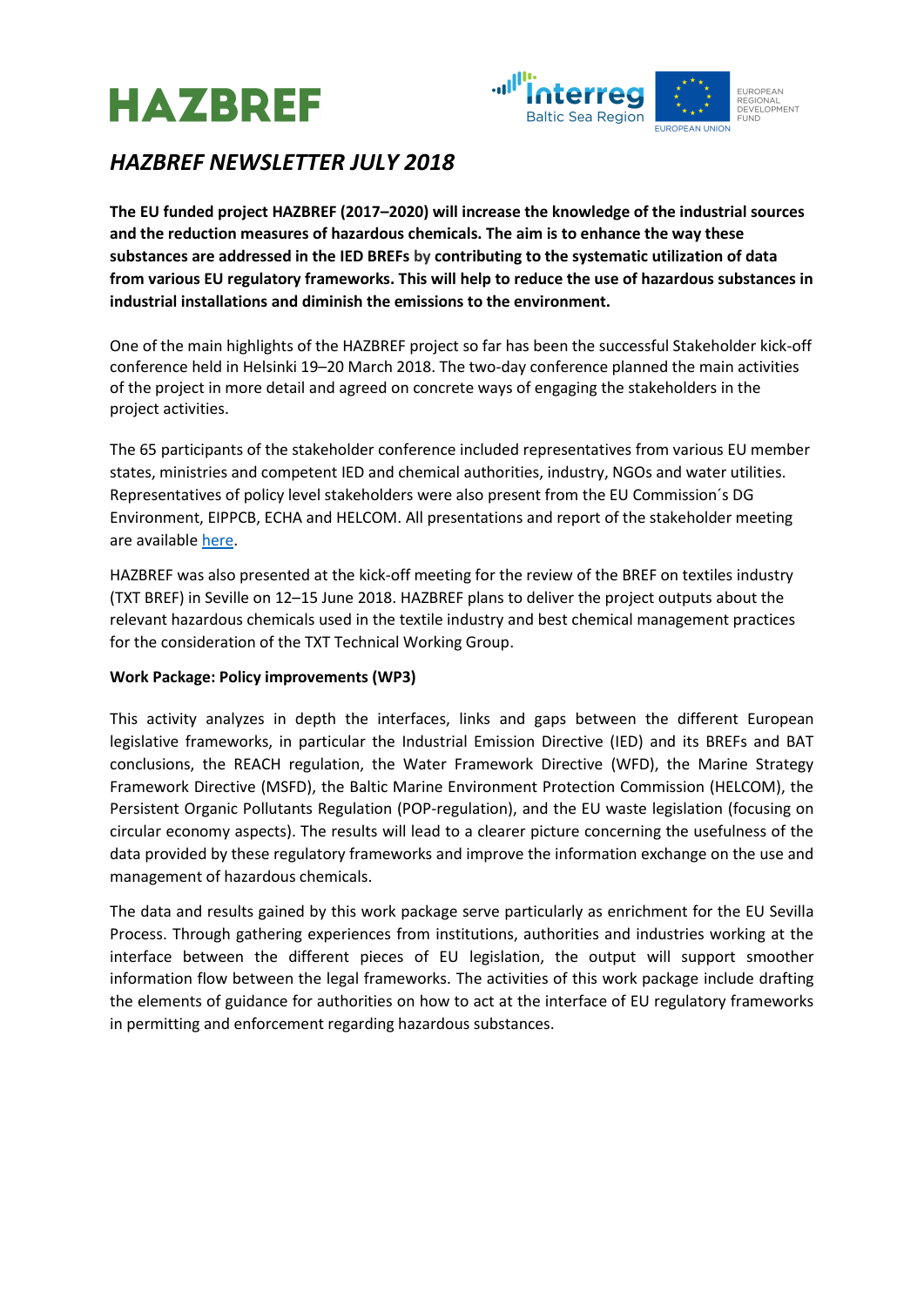| Activities and upcoming events of WP3 |                                                                          |
|---------------------------------------|--------------------------------------------------------------------------|
| Date                                  | <b>Major steps</b>                                                       |
| <b>July 2018</b>                      | Expert interviews with the EU institutions as well as the permitting and |
|                                       | enforcement authorities in 5 partner countries                           |
| June-August 2018                      | Preparation of the report "Analysis of the interfaces between different  |
|                                       | regulatory frameworks" by HAZBREF project partners                       |
| August 2018                           | Comments by stakeholders on the draft report "Analysis of the interfaces |
|                                       | between different regulatory frameworks"                                 |
| 25 <sup>th</sup> September 2018       | Workshop for presentation and discussion of the draft report, in Berlin  |

### **How can You participate in the activities of the WP3?**

Get in touch with the WP coordinators: **Michael Suhr**, UBA (michael.suhr@uba.de) and **Lars Tietjen**, UBA (lars.tietjen@uba.de)

Please, inform Michael or Lars if you are interested in commenting the draft report or attending the workshop.

### **Work package: Best practices in industry (WP4)**

The aim of this work package is to increase knowledge of the management of hazardous chemicals in the three selected IED industrial sectors, i.e. surface treatment of metals and plastics, textile industry and chemical industry. This will be done via co-operation between operators and authorities. While WP2 and WP3 focus on European legal frameworks and aim for policy level improvement, WP4 focuses on the "real world" performance of industry.

The HAZBREF partners have started to recruit industrial installations where current practices of the use and management of hazardous chemicals will be analyzed in detail. The work with some of the case installations will start already in July, and the project aims to have all case installations committed shortly after the summer´s holiday season.

The project will produce "Sector guidance" reports on best practices for the management of hazardous chemicals in each of the selected industrial sectors. The work package will also produce descriptions about the techniques and measures that are identified in the case studies as potential candidate BATs for the reduction of releases of hazardous substances in the selected industrial sectors.

Another activity starting a bit later will cover the aspect of circular economy. Selected case installations will take part in the circular economy analysis of the project.

> **Contact persons for WP4: Janusz Krupanek,** IETU (j.krupanek@ietu.pl) **Eevaleena Häkkinen**, SYKE (eevaleena.hakkinen@ymparisto.fi) and **Helena Dahlbo**, SYKE (helena.dahlbo@ymparisto.fi) (circular economy)